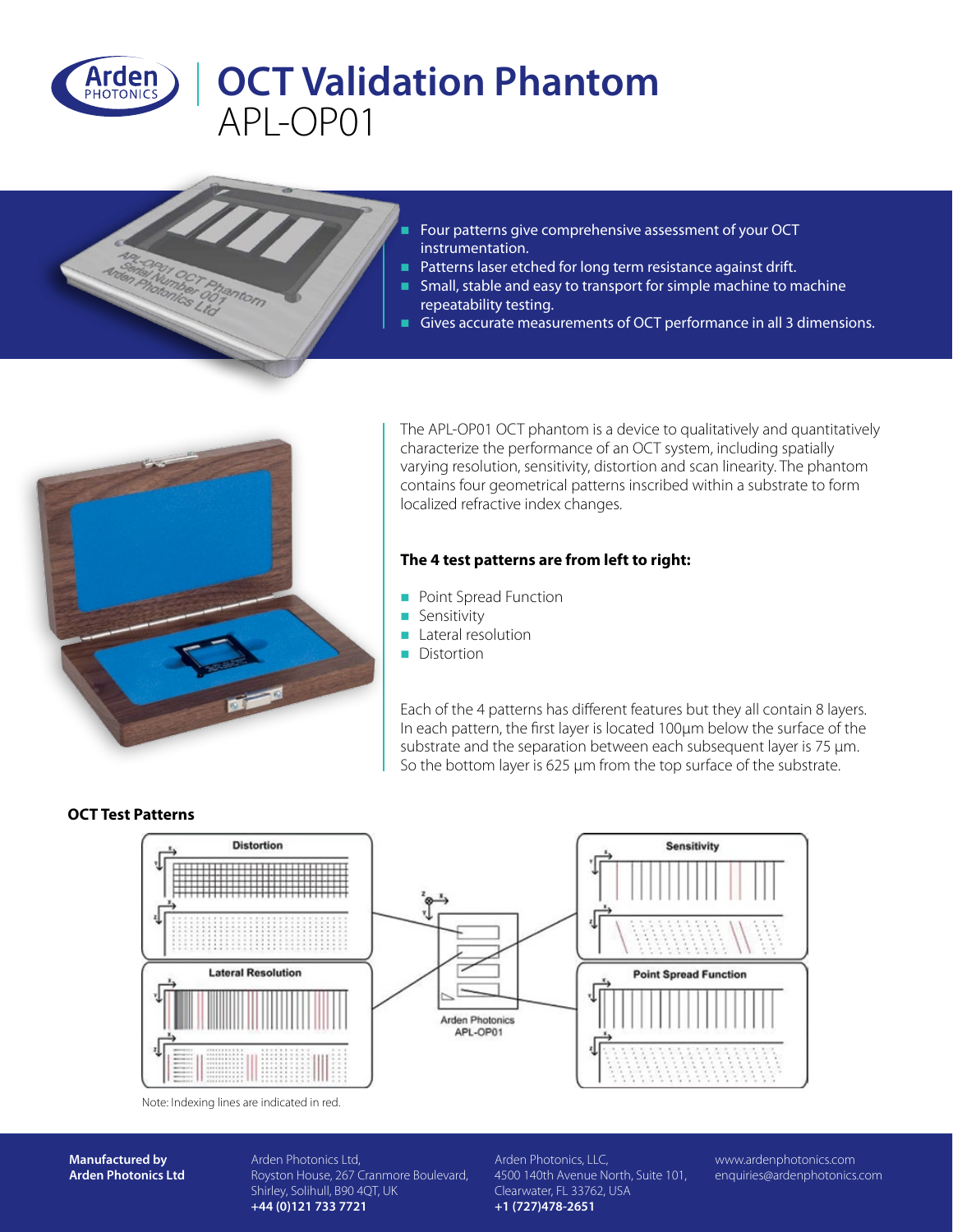

## **OCT Validation Phantom** APL-OP01

### **Distortion Patterns**

The Distortion pattern consists of 100  $\mu$ m  $\times$  100  $\mu$ m grids.

### **Lateral Resolution Pattern**

The purpose of the Lateral Resolution pattern is to measure the line spacing. Each line (n) is separated from the next line laterally  $(n+1)$  by a distance starting at 1  $\mu$ m and increasing in increments of 1  $\mu$ m, up to a maximum of 110  $\mu$ m.

The lines are separated into groups; each group contains 11 lines (11 spaces), with index lines (shown in red) separating each group. The following formula can be used to calculate line spacing:

Line spacing = **11(m-1)+n**

m= the group number, n= the number of the line within the group



Diagram of the lateral resolution pattern with the group numbers above the line number within a group below

*e.g.* to calculate the line spacing for lines 7 and 8 in group  $5 -$  the first value is 7 (= n) and the second value is  $44 (= 11m-1)$  so the line spacing is 51 µm.

#### **Lateral Resolution Pattern**

The Sensitivity pattern is made up of pairs of lines (2 lines). Both lines in a pair have the same intensity but the intensity of each line pair is greater than that of the previous line pair.

The line pairs are grouped into sets. Each set consists of five line pairs. Each set, n, is separated by n and n+1 index lines e.g. set 3 has 3 index lines on one side and 4 index lines on the other.

Each layer consists of six sets of line pairs with five line pairs in each set (i.e. 30 pairs in total in each layer). The spacing between the lines is 150  $\mu$ m and each layer is offset laterally by 25  $\mu$ m.

#### **Point Spread Function Pattern**

The Point Spread Function (PSF) pattern consists of a series of lines within each layer separated by 150 µm. Layers are laterally offset from the layer above by 25 µm.

**Manufactured by Arden Photonics Ltd** Arden Photonics Ltd, Royston House, 267 Cranmore Boulevard, Shirley, Solihull, B90 4QT, UK **+44 (0)121 733 7721**

Arden Photonics, LLC, 4500 140th Avenue North, Suite 101, Clearwater, FL 33762, USA **+1 (727)478-2651**

www.ardenphotonics.com enquiries@ardenphotonics.com